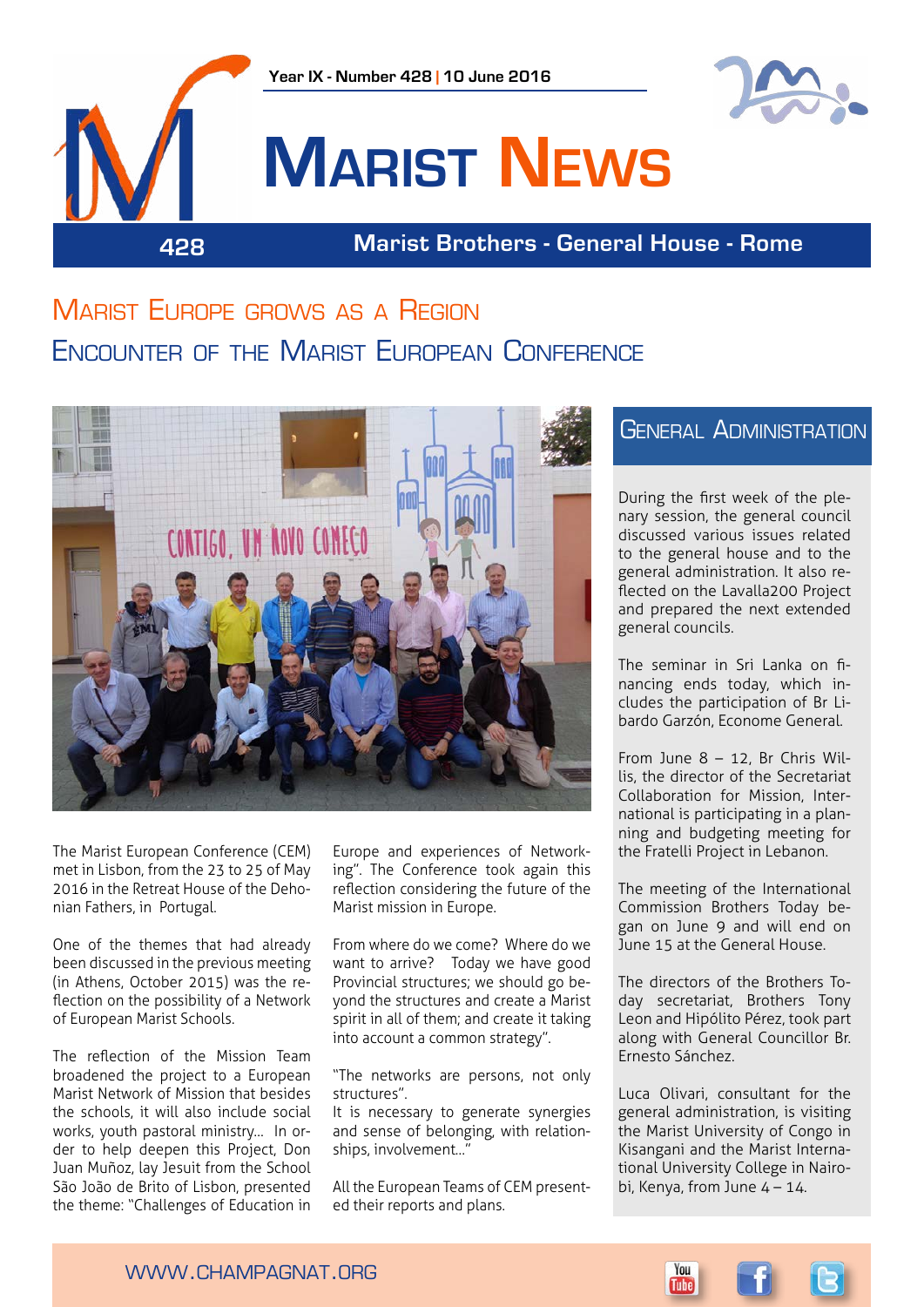Another theme that received special attention was that of the New International Communities (NCI).

Brother Ernesto Sánchez recalled some essential characteristics of those new communities, presented by the Superior General in his letter on this Project. At present, the Italian Island of Sicily is the only territory defined in Europe for an International Community, with a project to take care of minor migrants who are not accompanied.

This community like all NCI, demands much discernment, in order to assure that it is put into practice well, and requires accompaniment.

CEM also discussed practical questions, especially about the persons who have to be responsible for the following of the next stages.

In conclusion of the work, the Conference continued with a series of nominations and elected its new President in the person of Br. Tomás Briongos, Provincial of Compostela. During the three days in Lisbon, there was time for a program

of integration and culture, with the visit to the communities and the Marist works of Carcavelos and Benfica, and to some monuments characteristic of Portugal.

CEM is constituted by the five Provincials of the region and a member of each Provincial Government: Brothers Tomás Briongos and António Leal (Compostela), Brendan Geary and Gerard de Haan (Central-Western Europe), Moisés Alonso and Alejandro Mena (Iberian), Maurice Berquet and Pere Ferré (L'Hermitage), Juan Carlos Fuertes and Damiano Forlani (Mediterranean).

Besides this group, others participated in all the meeting, Br. Teófilo Minga, Secretary of CEM, and the two General Councilors Ernesto Sánchez y Antonio Ramalho.

For the presentation of their Teams, Brothers Gabriel Villa-Real (Mission), and Ernesto Tendero (Brothers Today) and Teodorino Aller (Communion Laity-Brothers) were also present during part of the meeting. Br. Juan Carlos, Provincial of Mediterranean, presented the Team Brothers Today. Br. Jesús A. Rodríguez helped with the service of translations.

# **Horizons programme: Brothers aged 35 to 45**

# **Seven-week programme focuses on Marist vocation at midlife**



English speaking Brothers visit Assisi on June 4.

# "

**The multicultural nature of the group reflects the movement into inter-culturality and internationality.**

"

Spanish and Portuguese speaking Brothers aged 35 – 45 are taking part in a formation programme, which is now being offered to English speaking Brothers for the first time.

"The multicultural nature of the group reflects the movement into inter-culturality and internationality," affirmed Brother Tony Leon, director of the Secretariat Brothers Today.

"This is an ongoing formation programme designed to address the issues for male religious at this stage of life to address the need for a healthy balance," he added on May 24.

The programme, titled 'Horizons,' runs from May 19 – July 13 in Manziana, Italy, for English speakers and in El Escorial, Spain, for the Spanish and Portuguese speakers.

It includes talks from Superior General Brother Emili Turú, workshops on prayer and ecology, and for those in Spain, a pilgrimage to Santiago de Compostela from June  $1 - 6$ .

There are 11 Brothers in Manziana from Bangladesh, Korea, Philippines, Zimbabwe, Malawi, Nigeria, Zambia, Fiji, Kiribati and Spain.

The 19 Brothers gathered in El Escorial come from Venezuela, Colombia, Mexico, Brazil and Spain.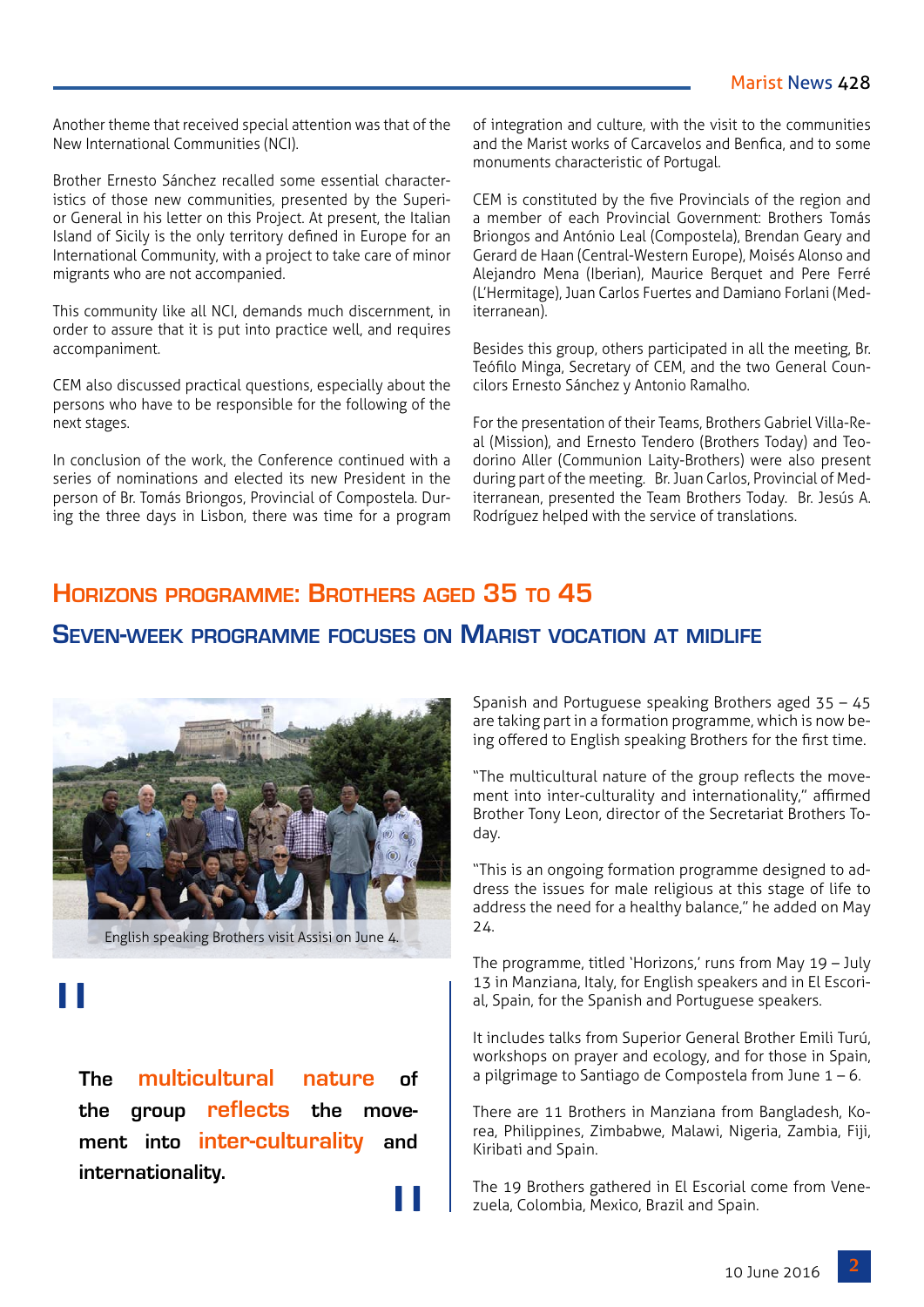## NEWS IN BRIEF

## **Aubenas, France**

In view of the preparation for the Institute's bicentenary, the Community of St. Louis Aubenas, France, organised meetings with young people to present the life and work of Saint Marcellin Champagnat. During the event, many participants also came accompanied by their parents.



## **Feast of Saint Marcellin**

On June 6, the feast of Saint Marcellin was celebrated worldwide with numerous initiatives. In the general house, the Eucharistic celebration was presided by Marist Father Alejandro Muñoz. Members of the whole Marist Family took part, underlining the common charism that united the young priests who made their promise 200 years ago at the foot of the Virgin of Fourvière and which is realised today in the mission of the four branches of the same family.

## **Brasil Centro-Sul**

An educational platform developed by the Province Brasil Centro-Sul helps young students to develop their life projects. The programme proposes reflections on 16 themes, called inspirations, including affection, friendship, career, consumption, family, future, leadership, solidarity and dreams.

## **100 years of presence**

The Marist Province of Compostela celebrated the centenary of the presence in A Coruña, Spain, with a festive Eucharist at school, celebrated by the Archbishop of Santiago, Archbishop Julián Barrio.



According to Br Tony, "at this stage of life, professional development, moving into management and leadership positions as well as having very busy active roles in their active ministries, can all lead to activism in their apostolate and even some distance and disenchantment in their spiritual formation." "The aim is to animate the brothers at this age to look more deeply into their vocation as they enter midlife," he remarked.

The two Horizon groups will gather at L'Hermitage, France, to explore Marist internationality from June 16 – 25.

# **LaValla200> Life together**

## **Chronicle of the third and fourth weeks**



# **Third week: from May 22 - 29**

We are already in the third week of our presence in S. Martino Monte. Time passes quickly.

To the degree that we move into this project and deepen our knowledge of each other, we begin to further experience the joys and challenges

that can represent community life, composed of brothers and lay people together. One thing becomes increasingly clear to us.

There can be no "New Beginning" for Marist life without a fraternal life of quality without "exaggerated broth-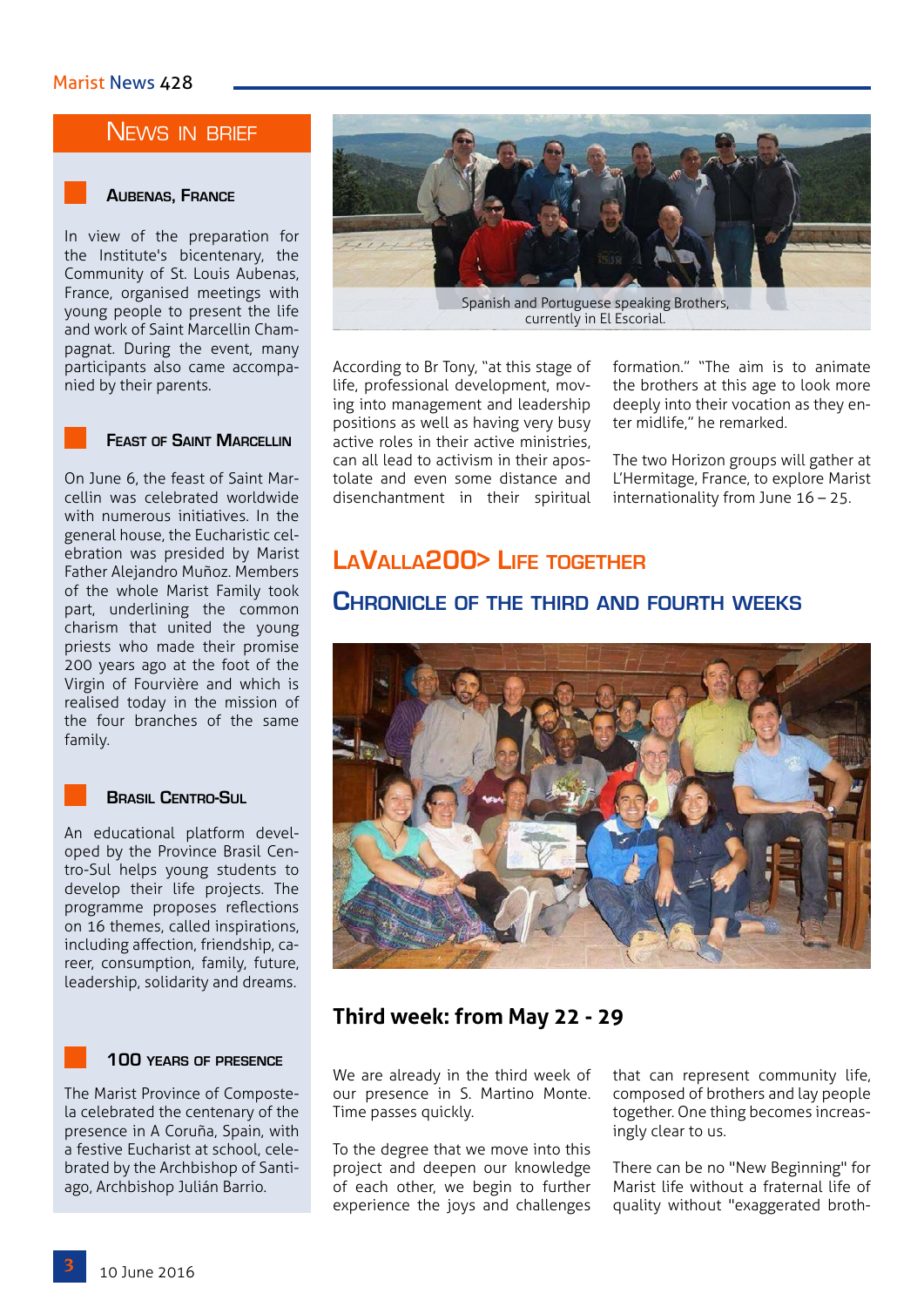# CELEBRATING THE FEAST OF ST MARCELLIN: JUNE 6



 Fiji: Sacred Heart Cathedral, in Suva



France: Raoul Follereau les Maristes School, in Chazelles-sur-Lyon



General House: Members of the Marist Family and guests



Pakistan: Sargodha Catholic School staff along with Brothers



Syria: Brothers and Laity in Aleppo



Mexico: Primary School 'Instituto México,' in Mexico City

erhood" to use a phrase recently cited in the document on the identity and mission of the religious brother.

In this regard, Sean Sammon helped us a lot in recent days to revisit several aspects and dimensions of our community life. It was very rich source of deep division between us.

I only noted some ideas and impressions reported during a sharing in fraternity:

## **Communication**

It is important to maintain clear and fluid communication. For this, we need to have the courage to clearly address the various issues that concern us, have the courage to speak, the courage of truth, and, of course, all done in the interests of growth and love of the other.

## **Perfection vs imperfection**

"Nothing is perfect," said the fox to the Little Prince. It is good to allow for error in this experiment of a new beginning: I'm not perfect, the other is not perfect. This involves being able to apologize humbly, with humor sometimes, to forgive, and to begin again undeterred.

## **Intercultural**

It's a challenge: understanding the other, his/her language, culture, way of thinking, the meaning he/she gives to words, his/her eating habits. We discover little by little how we are conditioned by our own culture, its own way of communicating, of living intimacy, to develop friendship.

Knowledge perspective is a sign of wisdom.

My culture is not necessarily the most perfect.

The practice of the "little virtues" specific to our Marist tradition can help a lot in creating harmony.

## **Intergenerational**

A wealth of our community comes from the fact that it is generational.

Knowing the needs and challenges of each stage of life fosters greater understanding and mutual acceptance.

## **Other topics**

Many other topics were discussed during the week ranging from stress management, loneliness through practical tips to lead a community meeting etc.

Everything was animated with great wisdom and humanity from Sean, making us enjoy with great humility and humanity his many experiences in the various responsibilities that have marked his life as a Marist.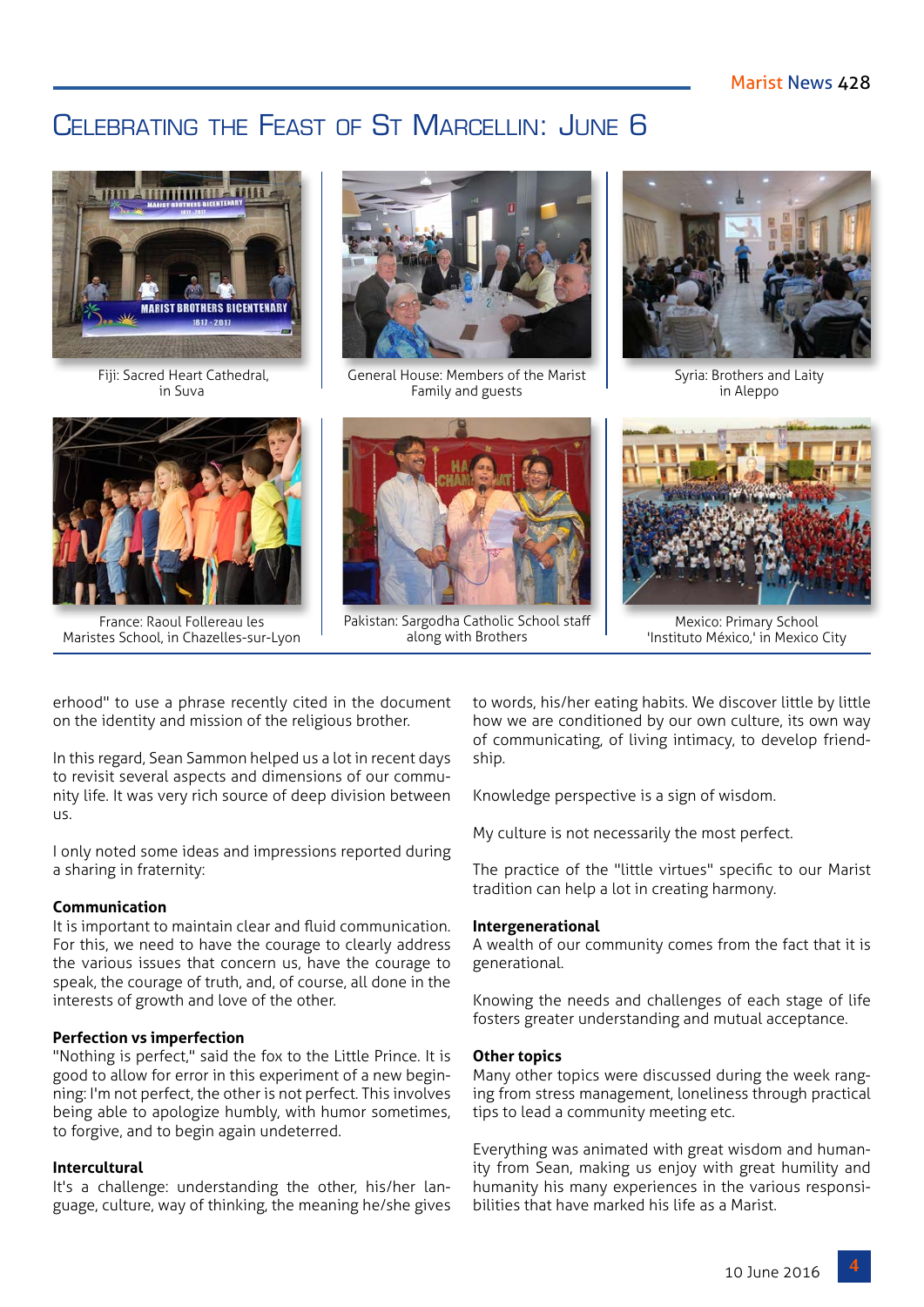## Marist News 428

## **The mission experienced by some witnesses**

On Friday we welcomed a sharing of experiences by some of our confreres and lay people who participated in the mission ad gentes and other experiences, addressing both volunteering and enculturation.

Laura Miño, spoke about Ghana, F.Paul Fornells Sucumbios (Ecuador), FF. Marti Enrich and Virgilio Bnalya about Bangladesh.

It was a very rich encounter that could have even gone longer.

I note a few important elements: the need for a good dose of patience, ability to handle loneliness, atten-

## **Fourth week: from May 30 - June 5**

We spent the week of May 30 to June 5 being accompanied by two Divine Word Fathers, Tim Norton and Fernando Diaz. With great sensitivity, a great sense of brotherhood and a deep analysis, they helped us to reflect on different themes: who am I? The identity, who is the other? Otherness, what do I want to live with the other? The relationship and the expression of multiculturalism as the encounter with "the different other."

The Gospel of Luke, through several passages, allowed us to reflect on Jesus, who, moved by the Spirit, transgressed the culture of his time to a greater fidelity; the Kingdom of God.

Jesus transgressions are always in favor "of the other", the most vulnerable; and they always go in the direction of rupture and continuity.

The "other" helps us to discover who we really are. The key is to approach, in a symmetrical relationship, engagement with life by maintaining the differences.

tion to the minorities in the community, working with people, the importance of collective and individual testimony, passing "through crucis", kenosis but also an extraordinary enrichment.

## **Oceania Marist**

The week ended with a trip to Oceania where the brothers of this region presented, with great enthusiasm, the vitality existing in the region, including the Province of Australia and the districts of Melanesia and the Pacific.

In particular, they highlighted the birth of the new Association St. Marcelin Champagnat and Mount Druitt project which is part of LaValla 200.

The proposed International Community has a lot to do with it because we recognize ourselves as moved by the Holy Spirit.

We know that we are called to open ourselves to the "other", especially the most vulnerable, to dialogue and, from the meeting, to share life and faith.

The context of "Inter" within this proposal (intercultural, inter-gender, generational) opens a loophole by which life can grow and allow us to discern together what needs to change, what we must do and what is to be given "continuity" in order to be faithful to the Spirit.

The presence of the Fathers allowed the celebration of two Masses which were profound moments of communion for each of us. The week ended with the presentation of the Marist region of Europe-Africa. Participants in this region shared the historical and geographical reality as well as the type of presence and mission. Everything was accompanied by beautiful images, music, dancing and great food.

**A letter of Superior General Brother Emili Turú dedicated to the Fourvière Year will be published on the Institute's website in digital format on Monday.** 







Letter of the